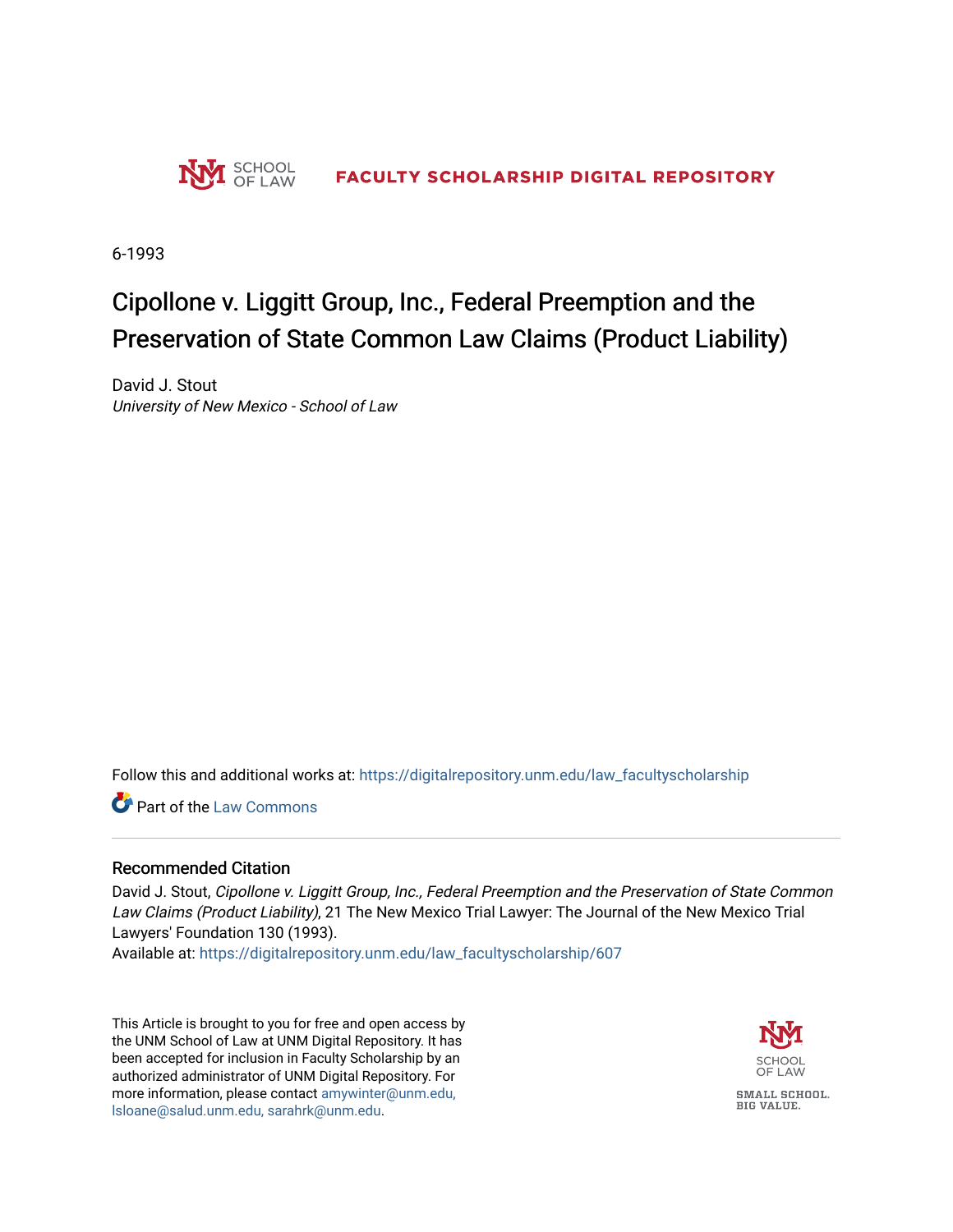

**PRODUCT LIABILITY** 

*David J Stout, JD.* 

## **Cipollone v. Liggitt Group, Inc., Federal Preemption and the Preservation of State Common Law Claims**

Federal preemption has become the "contributory negligence" of the 198Os. In virtually every case involving a defective product you can anticipate the manufacturer or supplier seeking refuge behind the tired refrain "the Government let me do it." The scope and popularity of the preemption defense expanded dramatically during the 198Os, an exquisite irony given the politically fashionable criticism of "big government" and the administration's efforts to free up business from the constraints of federal redtape. Justice Stanley Mosk of the California Supreme Court succinctly made this point:

There is a growing and ominous trend toward federal preemption of issues that belong within the sphere of control by the individual states. And these inroads into traditional federalism are taking place despite their inconsistency with the pious rhetoric emanating from Washington about returning government to the people at state and local levels.

**Commercial Life Insurance Co. v. Superior Court,** 253 Cal. Rptr. 682, 692, 764 P.2d 1059 (1988). The United State Su-

preme Court in its last term decided a trio of cases which go a long way toward stemming the preemption juggernaut. *See*  **Cipollone v. Liggitt Group, Inc.,** 505 U.S. \_, 120 L. Ed.2d 407, 422-23, 112 S.Ct.\_ (1992); **Gade v. National** Solid **Wastes,** \_U.S.\_, 112 S.Ct. 2374, 120 L. Ed.2d 73, 84 (1992); **Morales v. Trans World Airlines, Inc.,** U.S.\_, 112 S.Ct. 2031, 119 L. Ed. 2d 157 (1992). These three cases must be reviewed and digested whenever an issue of federal preemption arises.

What is this thing called preemption? At its most basic the doctrine of preemption limits the operation of state law in areas where Congress has intended that federal law be exclusive or controlling. The constitutional basis for preemption derives from the Supremacy Clause in the United States Constitution, art. VI, cl. 2, which effectively empowers the federal legislature to displace conflicting laws of the several states. *See* **Maryland v. Louisiana,** 451 U.S. 725, 746, 101 S.Ct. 2114 (1981). The key to the doctrine of federal preemption is to understand that it is entirely and exclusively a matter of congressional intent. *See, e.g.,* **Cipollone v. Liggitt Group, Inc.,** 505 U.S.\_, 120 L. Ed.2d 407, 422-23, 112 S.Ct. \_ ( 1992); **Louisiana Public Service Commission v. FCC,** 476 U.S. 355,106 S. Ct. 1890,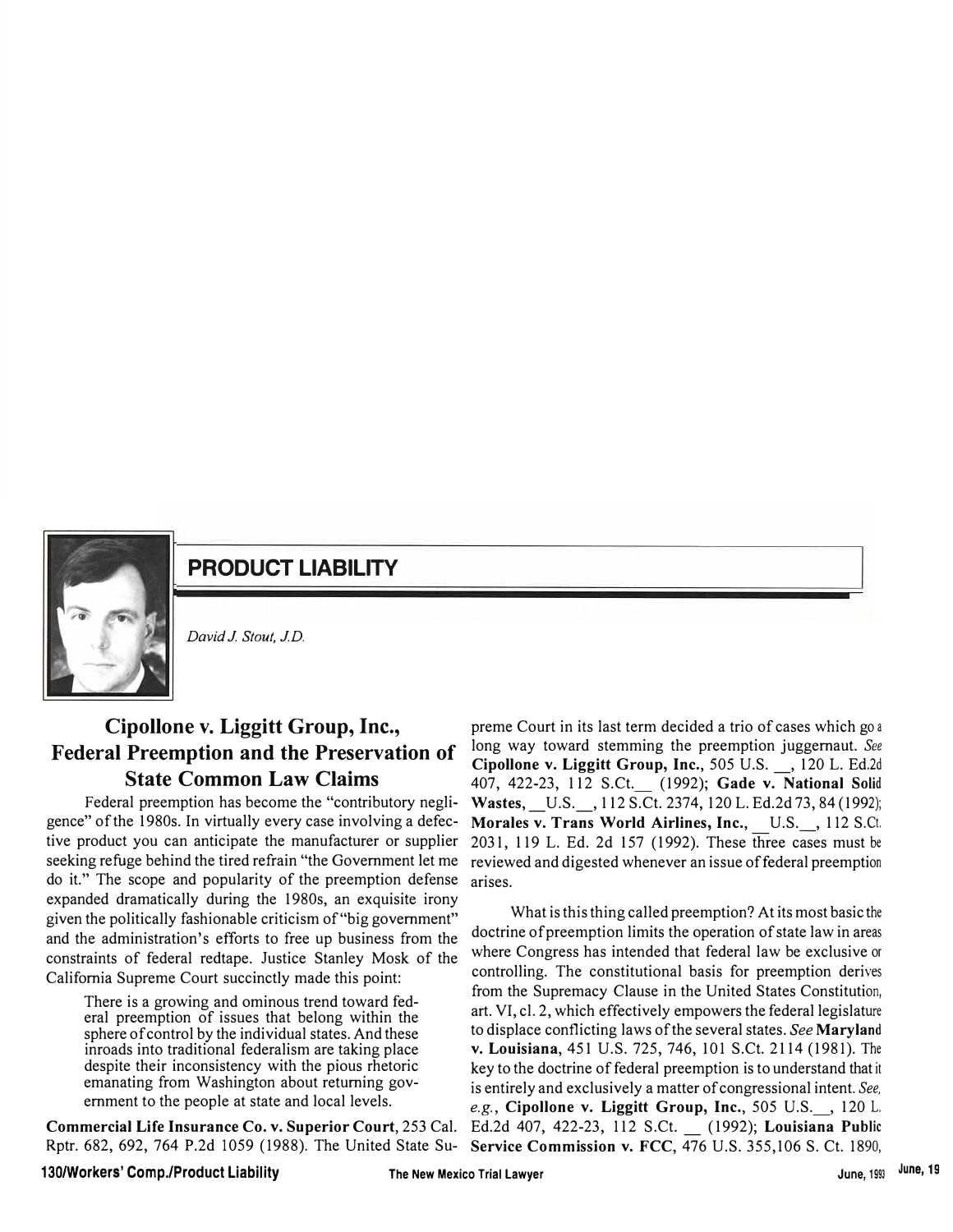## 1899 (1986); **Florida Lime** & **Avocado Growers, Inc. v. Paul,**  373 U.S. 132, 141 (1963).

The analysis begins with the "basic assumption that Congress did not intend to displace state law." **Maryland v. Louisiana,451** U.S. 725, 746, 101 S.Ct. 2114 (1981). Time and again the Supreme Court has stated that "courts should not lightly infer preemption," International Paper Co. v. Ouellette, 479 U.S. 481,107 S. Ct. 805, 811 ( 1987), and there is a heavy presumption against finding preemption, particularly where the claim of preemption addresses the historic police powers of the state, such as common law tort liability. *See, e.g.,* **Cipollone,**  120 L.Ed.2d at 422; **Florida Lime** & **Avocado Growers, Inc.**  v. **Paul,** 373 U.S. at 144; **Ferebee v. Chevron Chemical Company,** 736 F.2d 1529, 1542 (D.C. Cir. 1984). "[W]e start with the proposition that the historic police powers of the States were not to be superseded by the Federal Act unless that was the clear and manifest purpose of Congress." **Rice v. Santa Fe Elevator Corp.,** 331 U.S. 218, 230 (1947); **Hillsborough County v. Automated Medical Lab., Inc.,** 471 U.S. 707, 715 (1985). The Supreme Court, only last term, unequivocally affirmed the "presumption against preemption of state police power regulations," **Cipollone,** 120 L. Ed.2d at 424, such as those involving public safety. The burden of demonstrating federal preemption rests on the party claiming its benefit. *See* **Silkwood v. Kerr-McGee, Corp.** 464 U.S. 238, 255 (1984); **Buzzard v. Roadrunner Trucking, Inc.,** 966 F .2d 777, 780 (3d Cir. 1992).

Congressional intent may be "'explicitly stated in the statute's language or implicitly contained in its structure and purpose."' **Cipollone,** 120 L.Ed.2d at 422-23 *quoting* **Jones v. Rath Packing Co.,** 430 U.S. 519, 525 ( 1977). Express preemption requires that there be a specific provision in the federal statutory scheme that addresses the question of what Congress intended to preempt. For example, the Employee Retirement and Income Security Act has a provision that provides: "[t]he provisions of this subchapter ... shall supersede any and all State laws insofar as they may now or hereafter relate to any employee benefit plan." 29 U.S.C. *§* 1144(a).

Assuming then that there is no express language in the federal legislation which addresses preemption, then there are two primary species of implied preemption. *First,* an intention to preempt can be inferred when the legislation is so comprehensive that it leaves no room for the states to supplement federal law ("field preemption"). *See* **California Federal Savings and**  Loan **Association v. Guerra,** 479 U.S. 272, 281 (1987); **Gade v.National Solid Wastes Management Association,** 505 U.S.

\_, 120 L.Ed. 2d 73, 84, 112 S.Ct.\_ (1982). *Second,* an intention to preempt a specific state law can also be inferred if the state law "actually conflicts" with the federal law ("conflicts preemption"). *Id.* Such an "actual conflict" will only be found where "compliance with both federal and state [law] is a physical impossibility" or "the state law stands as an obstacle to the accomplishment and execution of the full purposes of Congress." **California Federal,** 479 U.S. at 281; **Gade v. National Solid Wastes Management Association,** 120 L. Ed. 2d at 84.

The importance of the recent Supreme Court cases is their reaffirmation that the critical inquiry is to determine whether there is some provision in the federal legislation which addresses the scope of the federal law or a limitation upon the operation of state law. Where Congress has expressly addressed the preemptive scope of the federal law it is unnecessary to "infer" or imply preemption. **Cipollone,** 120 L.Ed.2d at 422-23. "When Congress has considered the issue of pre-emption and has included in the enacted legislation a provision explicitly addressing that issue, and when that provision provides a 'reliable indicium of congressional intent with respect to state authority' ... 'there is no need to infer congressional intent to preempt state laws from the substantive provisions of the legislation." **Cipollone,** 120 L.Ed.2d at 423 ( citations omitted).

**Cipollone** is the celebrated tobacco case which bounced around the courts for some nine years. Rose Cipollone started smoking in 1942. Rose contracted lung cancer, sued the Liggitt Group in 1983 and died in 1984. The **Cipollone** case involved the preemptive effect of the Federal Cigarette Labelling and Advertising Act of 1965 and its successor the Public Health Cigarette Smoking Act of 1969. The issue was the extent to which the warning requirements of the Acts preempted state common law claims for failure to warn, breach of warranty, fraudulent misrepresentation, and conspiracy. Cipollone's design defect claim for safer alternatives was not at issue because the federal act clearly did not address that subject area.

The Court's analysis turned on the specific language of the statute that addressed the scope of the labelling requirements. Each statute contained slightly different language with regard to the federal labelling requirements. The pertinent language from the 1965 Act was:

[N]o *statement* relating to smoking and health shall be required in the advertising of any cigarettes the packages of which are labeled in conformity with the provisions of this Act.

The corresponding language from the 1969 Act was:

No *requirement or prohibition* based on smoking and health shall be imposed under State law with respect to the advertising or promotion of any cigarettes the packages of which are labeled in conformity with the provisions of this Act.

The Supreme Court held that the 1965 Act was limited to state statutory or regulatory action and a unanimous Court concluded that the 1965 Act did not preempt state common law tort claims.

The Court fragmented on the preemptive effect of the 1969 Act. The majority found that some of the claims were preempted such as fraudulent misrepresentation, because they related so closely to the area that the amendment addressed, that is, advertising of the product, and that some of the claims, such as breach of warranty, were not. *See* **Cipollone,** 120 L.Ed.2d at 428-29 (Section V of the Court's opinion). The Court also concluded that a common law tort claim would constitute the type of "requirement or prohibition" as opposed to "statement" which Congress intended would be excluded by the Act. The important point for the purposes of this short discussion is that seven members of the Court, all except for Scalia and Thomas,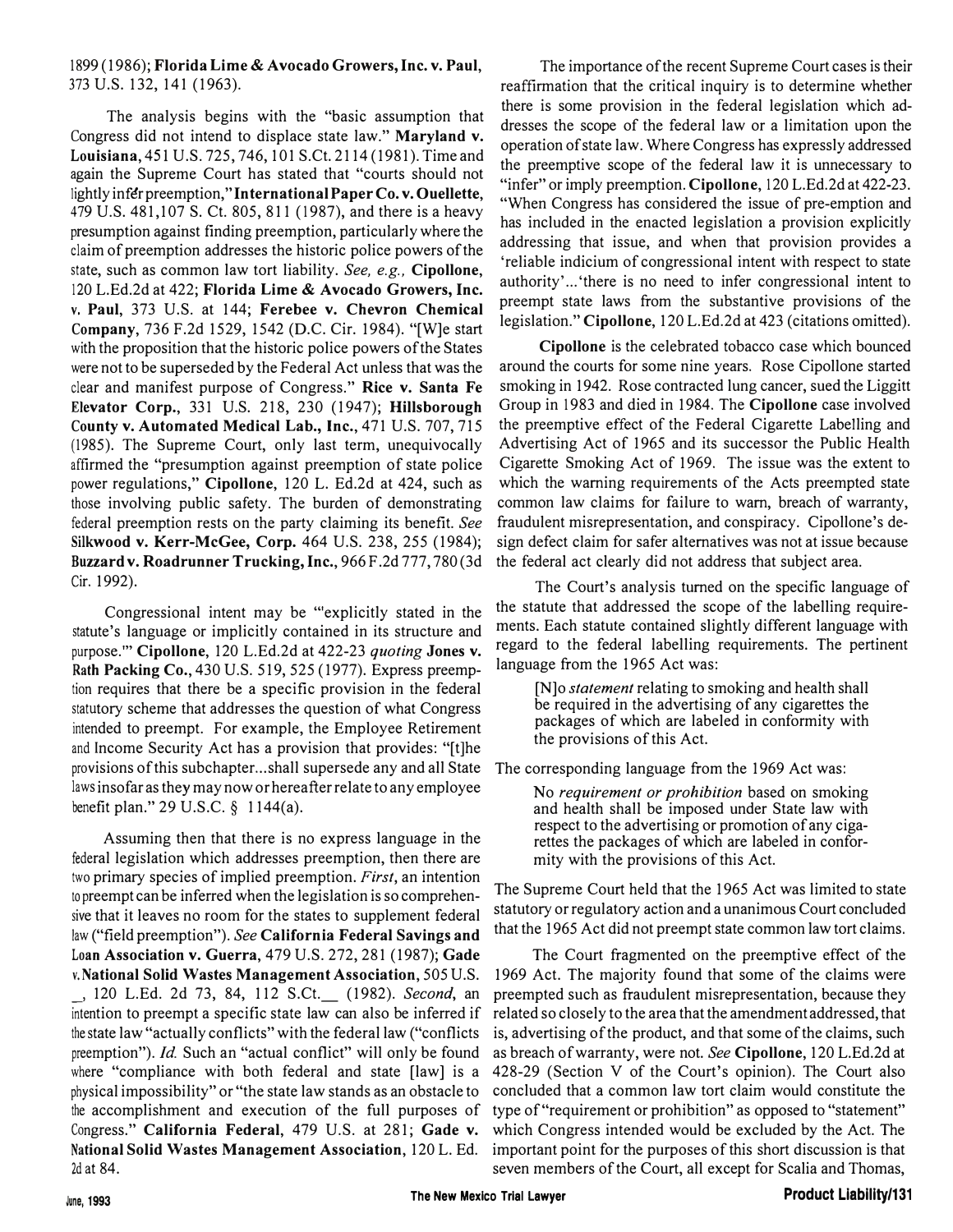agreed that the proper analytic approach is to parse the specific were different from those created by OSHA. A plurality of the language in the federal statute in order to determine the scope of Court agreed with O'Connor that OSHA impliedly preempted the preemption.

The **Cipollone** decision focuses the central and controlling inquiry on the express preemptive language of the statute. The majority in **Cipollone** described its holding as:

a variant of the familiar principle of *expressio unius est exclusio alterius:* Congress' enactment of a provision defining the pre-emptive reach of a statute implies that matters beyond that reach are not preempted.

**Cipollone,** 120 L. Ed.2d at 423. Where the federal legislation addresses the issue of preemption, Congress will be presumed to have limited the preemptive effect of the statute to those areas addressed by the legislation and the courts are not to infer an intent to preempt matters not specifically addressed in the legislation. "Absent explicit preemptive language", there is no express preemption and the analysis must be one of implied preemption. Gade v. National Solid Wastes, U.S., 112 S.Ct. 2374, 120 L.Ed.2d 73, 84 (1992). Thus, where Congress has spoken directly to the preemptive scope of the statute there can be no implied preemption.

One of the few points of common agreement between the majority, dissenters, and concurring justices was that the plain holding of the **Cipollone** majority limited the application of implied preemption analysis to those circumstances where Congress did not address the scope of the federal legislation in the statutory scheme. Blackmun writing for himself, Souter and Kennedy concluded that:

"Where, as here, Congress has included in legislation a specific provision addressing  $-$  and indeed, entitled  $$ pre-emption, the Court's task is one of statutory interpre $tation$  — only to "identify the domain expressly preempted" by the provision. Ante, at 120 L.Ed 2d, at 423. An interpreting court must "begin with the language employed by Congress and the assumption that the ordinary meaning of that language accurately expresses the legislative purpose."

**Cipollone,** 120 L.Ed 2d at 432, Blackmun, J. *concurring quoting* **FMC Corp. v. Holliday,** 498 U.S. 52, \_ (1990). Scalia characterized the majority's holding in his dissent joined by Justice Thomas as quite simply "Once there is an express preemption provision, in other words, all doctrines of implied preemption are eliminated .. . " **Cipollone,** 120 L.Ed 2d at 442, Scalia, J., *dissenting.* 

The case of **Gade v. National Solid Wastes Management Association,** 505 U.S. \_, 120 L.Ed. 2d, 112 S.Ct. \_( 1982) confirms that preemption inquiry ends where Congress expressly addresses the scope of the federal legislation. In **Gade** the Occupational Safety and Health Administration promulgated regulations implementing certain standards for the training of workers handling hazardous wastes pursuant to the Superfund Amendments and Reauthorization Act of 1986. In 1988 Illinois enacted a Hazardous Waste Crane and Hoisting Equipment Operators Licensing Act the dual purpose of which was to protect both workers and the general public. The Illinois act contained certain training and experience provisions which

the Illinois regulations because they conflicted with the federal regulations and the overall purpose of the federal act.

A majority of the Court determined, however, that it was unnecessary to conduct an implied conflicts analysis because the scope of preemption was expressly addressed by the language of the federal statute itself. Thus, Kennedy found that OSHA expressly preempted the claims and the four dissenters concluded that the language of OSHA was "insufficient to demonstrate an intent to preempt state law," **Gade,** 120 L.Ed. 2d at 96, Souter, J. dissenting, and that Congress intended to permit overlapping state and federal regulations. The point here again is that a majority of the Court focused the analysis solely on the express language of the Act.

Finally, in **Morales v. Trans World Airlines, Inc.,** 504 U.S. , 119 L.Ed.2d 157, 112 S.Ct. (1992) the Court addressed whether the Airline Deregulation Act of 1978 preempts states from prohibiting deceptive fare advertisements through the states' general consumer protection statutes through the National Association of Attorneys General guidelines. The federal act contained an express preemption provision which prohibited states from enforcing any law "relating to rates, routes, or services of any air carrier." **Morales,** 119 L.Ed.2d at 164. The Court simply concluded that the enforcement of the NAAG consumer protection guidelines would, as a matter of statutory construction, "relate to" rates and services of air carriers. *Id.* at 168-70. The Court therefore concluded that the federal law preempted the state laws at issue. The salient feature of the case is its emphasis and focus on the plain words of the preemption provision of the statute.

Those courts which have applied the **Cipollone** preemption analysis have concluded that the implied preemption analysis is dead where Congress has addressed preemption in the legislation. Thus, Judge Weinstein in **Burke v. Dow Chemical Co.,** 797 F. Supp. 1128 (E.D.N.Y. 1992), a case involving the preemptive effect of Federal Insecticide, Fungicide, and Rodenticide Act, concluded that "in light of **Cipollone,** then, courts must focus on the specific wording of preemption clauses, interpreting them narrowly in light of the presumption against preemption." **Burke,** 797 F. Supp. at 1140. The court in **Burke**  found that **Cipollone** directs an exclusive focus on express preemption clauses. *Id.* at 1141. So too, the Tenth Circuit in **Cleveland v. Piper Aircraft Corp.,** 985 F.2d 1438, 1443 (10th Cir. 1993) recognized that **Cipollone** limits inquiry to express reach of statute where legislation includes preemption provision.

In **Cleveland,** Piper Aircraft argued that the Federal Aviation Act and the regulations promulgated thereunder preempted plaintiffs state law tort claims because Congress intended to preempt the entire field of airplane safety. Piper did not argue that the Act expressly preempted plaintiff's claims since the Act did not contain an express preemption provision relating to airplane safety. The Tenth Circuit rejected Piper's argument and held that the "savings clause" contained in the FAA indicated a congressional intent *not* to occupy the field and